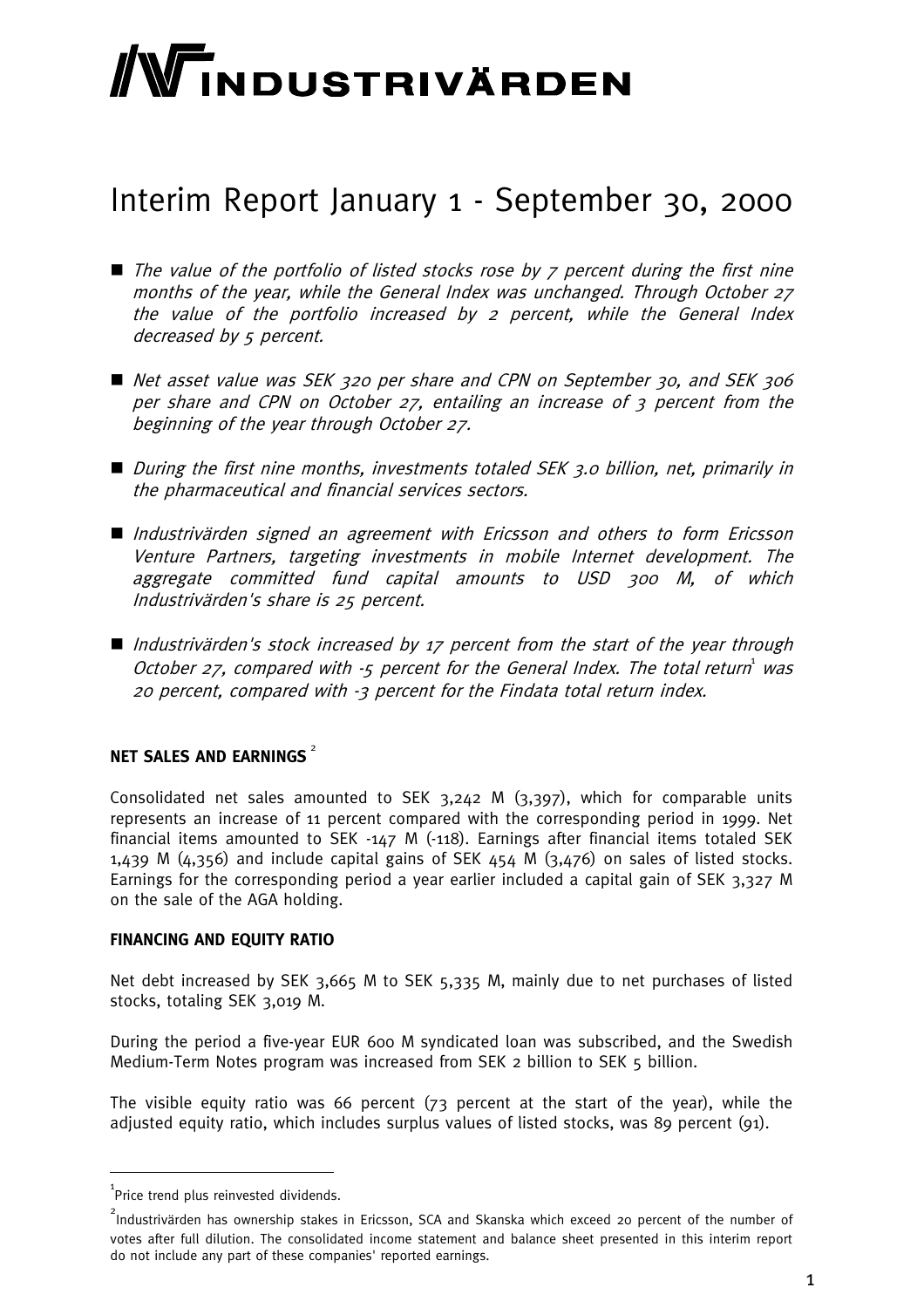# **TNDUSTRIVÄRDEN**

#### **PORTFOLIO OF LISTED STOCKS**

The portfolio of listed stocks had a market value of SEK 60,705 M on September 30, 2000 (SEK 54,298 M at the start of the year), and the surplus value was SEK 42,990 M (SEK 39,962 M at the start of the year). Unrealized growth in the value of the listed portfolio during the first nine months was thus SEK 3,028 M. Adjusted for purchases and sales, the growth in value since the start of the year was 7 percent, while the General Index was unchanged. Sales from the portfolio of listed stocks generated capital gains of SEK 454 M.

During the third quarter, purchases of listed stocks totaled SEK 850 M, while sales totaled SEK 143 M. Major net purchases consisted of 2,907,800 Skandia.

During the first nine months of the year, purchases of listed stocks totaled SEK 3,897 M and sales totaled SEK 878 M. Thus stocks were bought for a net value of SEK 3,019 M. Major net purchases consisted of 5,571,700 Skandia, 1,871,000 Lundbeck A/S, 5,350,000 Handelsbanken, 1,151,250 Pharmacia Corp., 550,000 Pfizer Inc., and 455,000 Karo Bio. Major net sales consisted of 1,227,000 SCA and 200,000 Volvo.



#### **Price Trend for the Largest Shareholdings**

The trend during the first nine months for the largest shareholdings, which accounted for 91 percent of the portfolio's value at September 30, was as follows:

|                 | Share of portfolio   | Price change  |
|-----------------|----------------------|---------------|
|                 | value at Sept. 30, % | Jan.-Sept., % |
| Ericsson        | 46                   | 6             |
| Skandia         | 14                   | 49            |
| Handelsbanken   | 13                   | 45            |
| Sandvik         |                      | $-27$         |
| <b>SCA</b>      | 6                    | $-32$         |
| Pharmaceuticals |                      | 59            |

Ericsson's earnings improved strongly. Sales and earnings growth in the mobile systems segment remained strong, while problems remain in the consumer products segment. Its stock performed better than the General Index.

Skandia performed better than the General Index, the bank and financial services index, and comparable international insurance companies.

Handelsbanken reported a strong earnings improvement and performed better than the General Index, the bank and financial services index, and other Nordic commercial banks.

Cyclical stocks like *Sandvik* and SSAB were weak during the first nine months of the year, after having outperformed the General Index in 1999.

SCA had a favorable earnings trend. Its stock performed on a par with the forestry index.

Industrivärden's pharmaceutical holdings (Pfizer Inc., Lundbeck A/S and Pharmacia Corp.) performed better than the General Index, the chemical and pharmaceutical index, and comparable international pharmaceutical companies.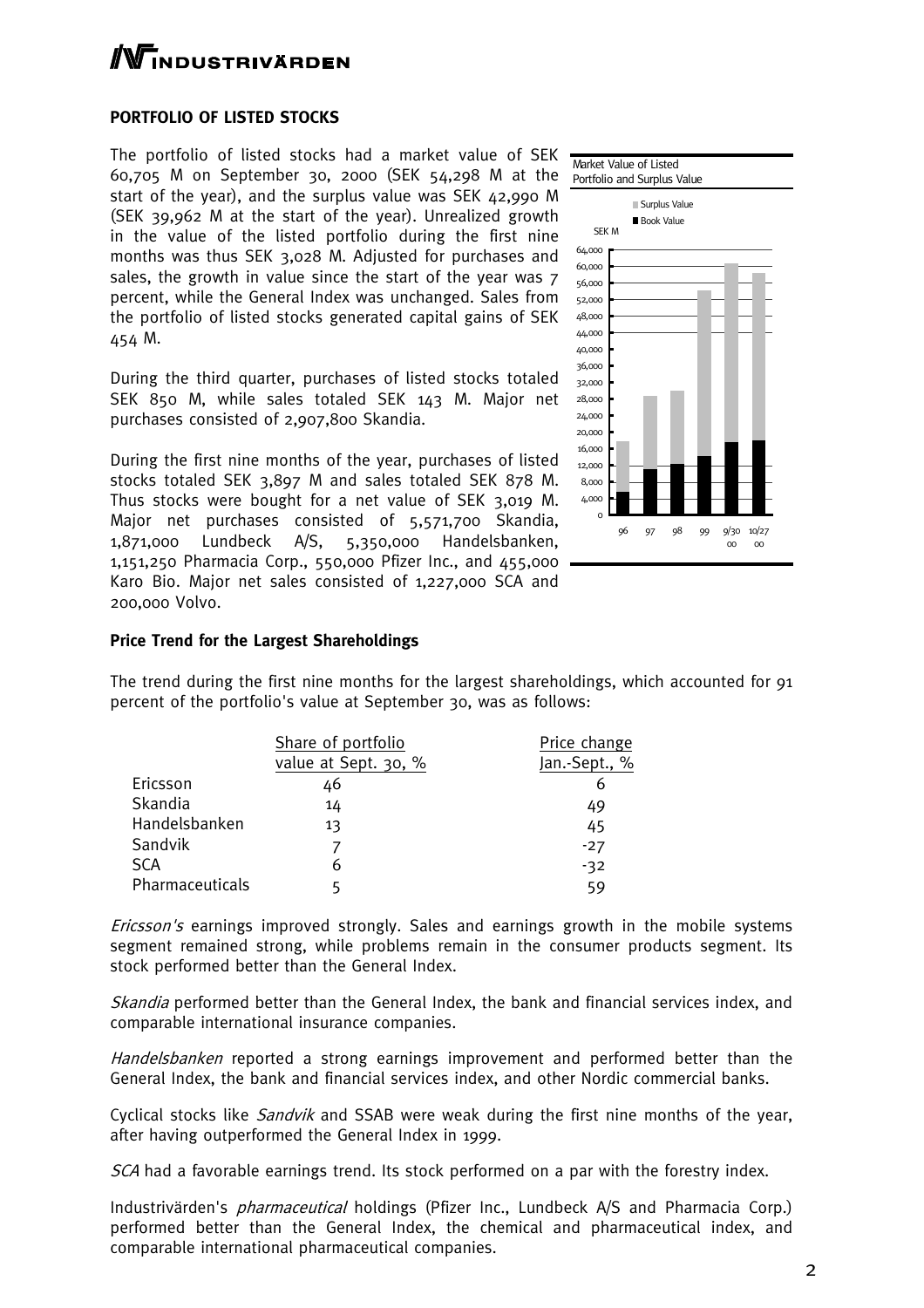# **WINDUSTRIVÄRDEN**

#### **Development for the Listed Portfolio Through October 27, 2000**

The market value of the listed portfolio on October 27, 2000, was SEK 58,485 M, and the surplus value was SEK 40,380 M. Adjusted for purchases and sales, the portfolio's value increased by 2 percent from the start of the year. The General Index decreased by 5 percent during the same period.

#### **PARENT COMPANY**

The Parent Company's dividend income amounted to SEK 835 M (786), including SEK 817 M (774) from listed companies. Including gains of SEK 454 M (3,476) on sales of listed stocks, earnings totaled SEK 1,289 M (4,262). After administrative costs and a negative balance of financial items, earnings after financial items totaled SEK  $1,087$  M  $(4,093)$ .

#### **SUBSIDIARIES**<sup>3</sup>

*Besam's* net sales amounted to SEK 1,356 M  $(1,233)$ , an increase of 10 percent compared with the first nine months of 1999. Earnings after financial items totaled SEK 134 M (115).

*Isaberg Rapid's* net sales totaled SEK  $471$  M  $(420)$ , an increase of 12 percent compared with the first nine months of 1999. Earnings after financial items were SEK 50 M (39).

Indutrade's net sales amounted to SEK 1,414 M (1,279), an increase of 11 percent compared with the first nine months of 1999. Earnings after financial items were SEK 147 M (100).

#### **CALCULATED NET ASSET VALUE**

Industrivärden's net asset value $^4$  as per September 30 has been calculated at SEK 61.2 billion, or SEK 320 per share and CPN. Net asset value as per October 27 has been calculated at SEK 306 per share and CPN. Net asset value as per December 31, 1999, was calculated at SEK 298 per share and CPN.

Stockholm, Sweden, October 31, 2000

Clas Reuterskiöld President and CEO



<sup>&</sup>lt;sup>3</sup><br>Surplus funds in SPP including, SEK 5 M in Besam, SEK 6 M in Isaberg Rapid and SEK 27 M in Indutrade.

 $4$ The composition of net asset value is shown in the table on page 10.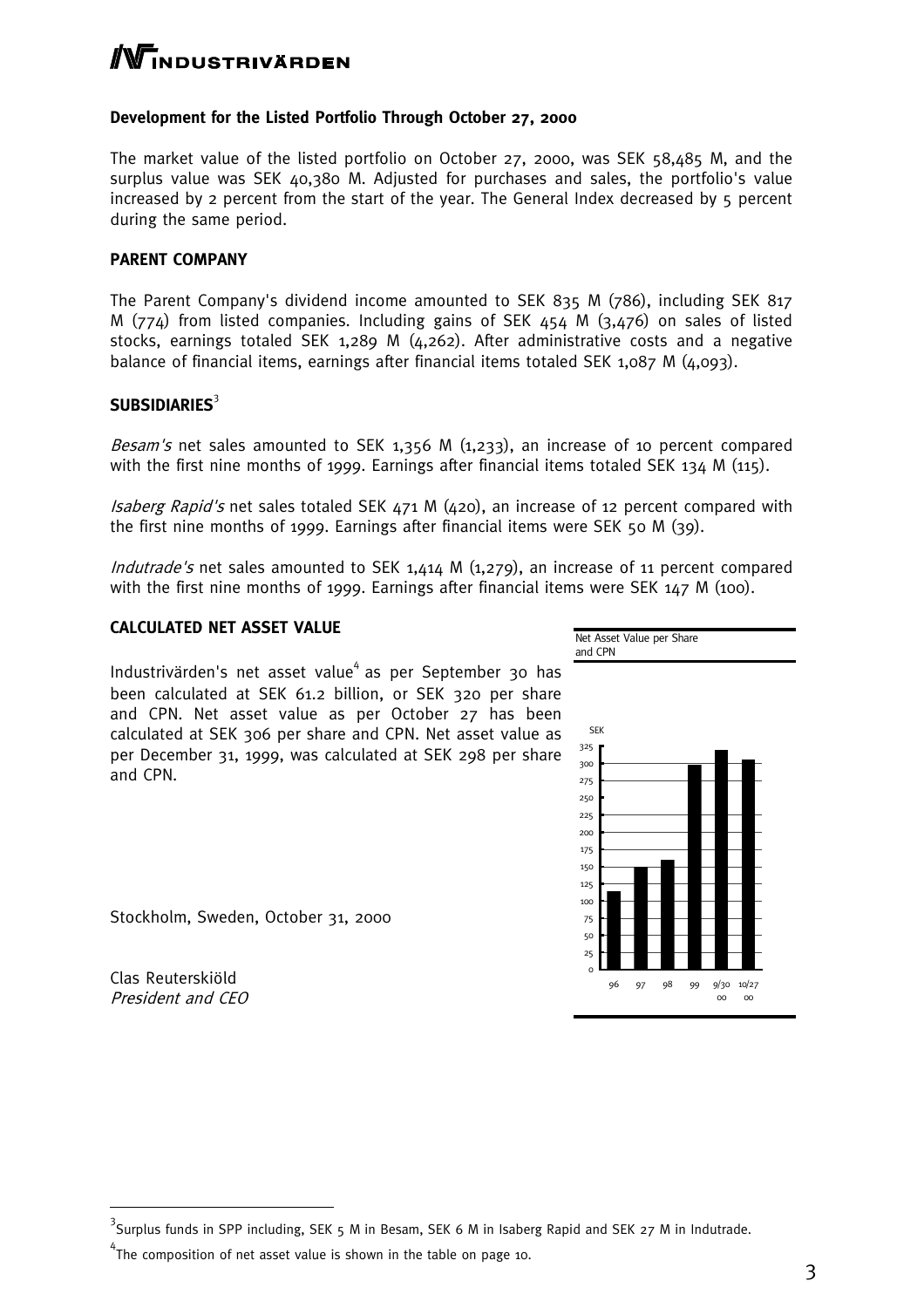

#### **ACCOUNTING PRINCIPLES**

The same accounting principles and calculation methods as in the 1999 Annual Report have been used in this interim report.

#### **AUDITORS' EXAMINATION**

This interim report has not been examined by the Company's auditors.

#### **FINANCIAL CALENDAR**

A year-end report for 2000 will be released on February 20, 2001. The 2000 Annual Report will be published at the end of March 2001. The first quarter interim report for 2001 will be released on May 3, 2001. The Annual General Meeting will be held in Stockholm on May 3, 2001.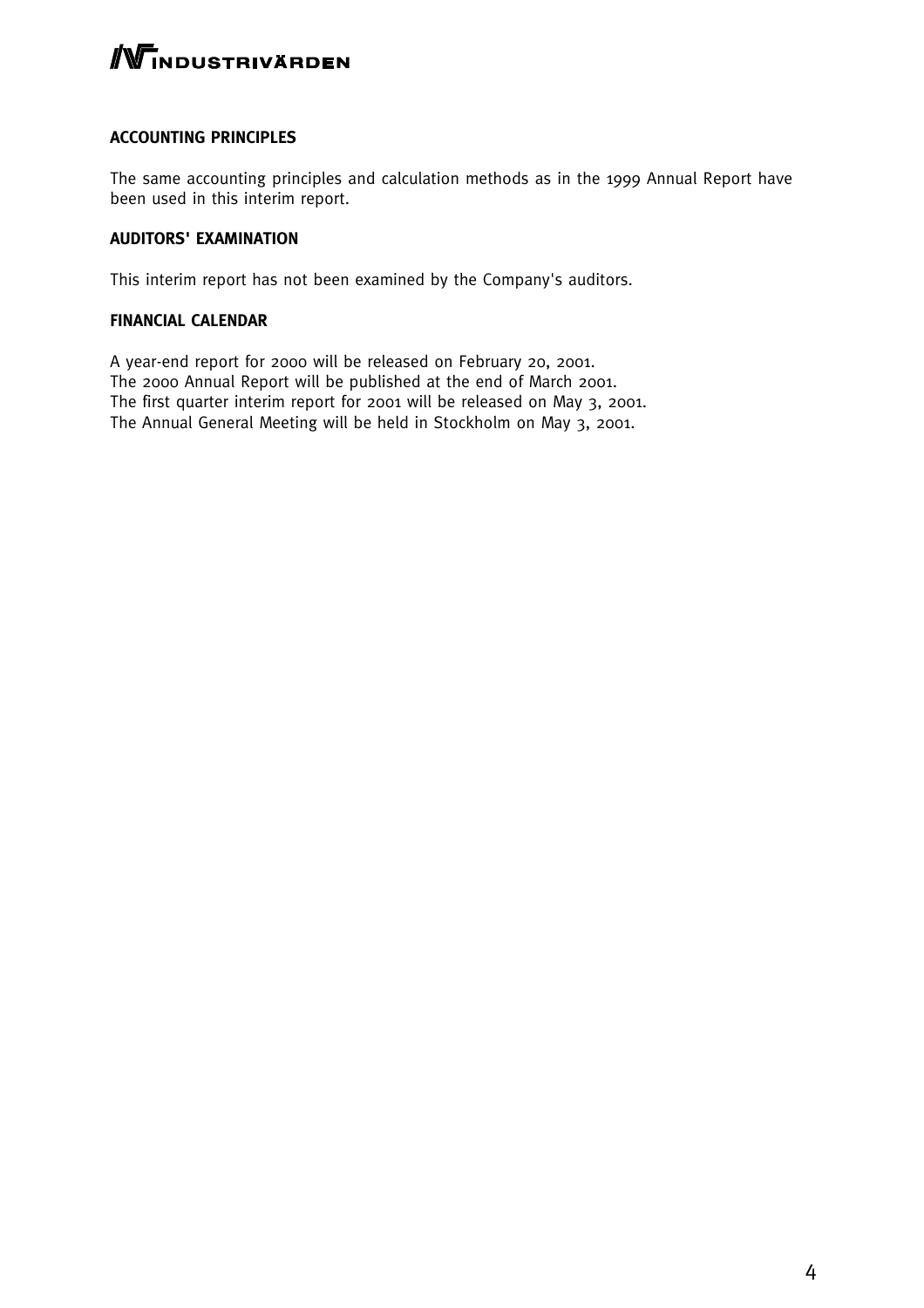#### **Industrivärden Consolidated Income Statement**

| SEK M                                                                                                                   | 2000<br>Jan.-Sept. | 1999<br>Jan.-Sept. | 1999<br>Jan.-Dec.   |
|-------------------------------------------------------------------------------------------------------------------------|--------------------|--------------------|---------------------|
| Net sales<br>Cost of goods sold                                                                                         | 3,242<br>$-2,126$  | 3,397<br>$-2,251$  | 4,071<br>$-2,636$   |
| <b>Gross earnings</b>                                                                                                   | 1,116              | 1,146              | 1,435               |
| Development costs<br>Selling costs                                                                                      | -46<br>$-529$      | $-57$<br>$-551$    | $-55$<br>$-675$     |
| Administrative costs                                                                                                    | $-298$             | $-311$             | $-378$              |
| Other operating income and expenses                                                                                     | 68 5               | $-3$               | $-2$                |
| <b>Operating earnings</b>                                                                                               | 311                | 224                | 325                 |
| Dividend income from listed stocks<br>Capital gains on sales of listed stocks<br>Capital gains on sales of other stocks | 817<br>454<br>4    | 774<br>3,476       | 775<br>3,535<br>100 |
| <b>Earnings before financial items</b>                                                                                  | 1,586              | 4,474              | 4,735               |
| Interest income<br>Interest expenses (excl. CPN interest)<br>Other financial items                                      | 77<br>$-218$<br>-6 | 31<br>$-162$<br>13 | 68<br>$-210$<br>10  |
| <b>Earnings after financial items</b>                                                                                   | 1,439              | 4,356              | 4,603               |
| <b>CPN</b> interest                                                                                                     | $-109$             | -76                | $-134$              |
| <b>Earnings before taxes</b>                                                                                            | 1,330              | 4,280              | 4,469               |
| Tax on earnings for the period                                                                                          | $-201$             | $-141$             | $-135$              |
| Net earnings for the period                                                                                             | 1,129              | 4,139              | 4,334               |

<sup>&</sup>lt;sup>5</sup><br>Of which, surplus funds in SPP: SEK 64 M.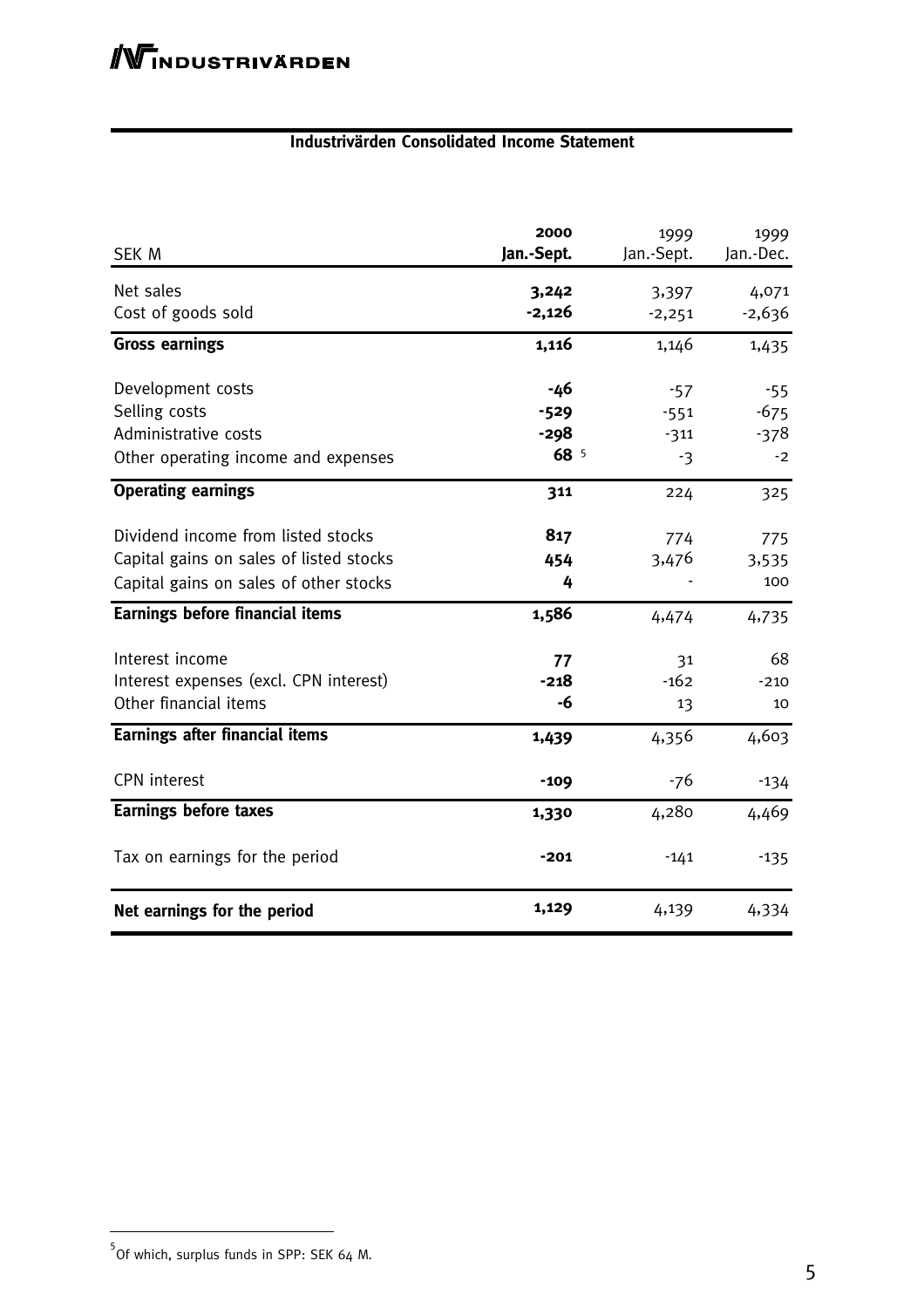### **Breakdown by Business Unit**

|                                     | Net sales          |                    | Earnings after<br>financial items |                    |
|-------------------------------------|--------------------|--------------------|-----------------------------------|--------------------|
| SEK M                               | 2000<br>Jan.-Sept. | 1999<br>Jan.-Sept. | 2000<br>Jan.-Sept.                | 1999<br>Jan.-Sept. |
| Besam                               | 1,356              | 1,233              | 134                               | 115                |
| Isaberg Rapid                       | 471                | 420                | 50                                | 39                 |
| Indutrade                           | 1,414              | 1,279              | 147                               | 100                |
| Dividend income from listed stocks  |                    |                    | 817                               | 774                |
| Other, net                          | 1                  | $-5$               | $-167$                            | -150               |
|                                     | 3,242              | 2,927              | 9816                              | 878                |
| Capital gains on<br>sales of stocks |                    |                    | 458                               | 3,476              |
| Structural changes <sup>7</sup>     |                    | 470                |                                   | $\overline{2}$     |
|                                     | 3,242              | 3,397              | 1,439                             | 4,356              |

 6 Surplus funds in SPP, totaling SEK 64 M included, of which SEK 5 M in Besam, SEK 6 M in Isaberg Rapid, SEK 27 M in Indutrade, SEK 14 M in the Parent Company, and SEK 12 M in other companies.

<sup>&</sup>lt;sup>7</sup><br>Pertains to Hydrauto, Rapid Granulator and Timelox, which were sold during the fourth quarter of 1999.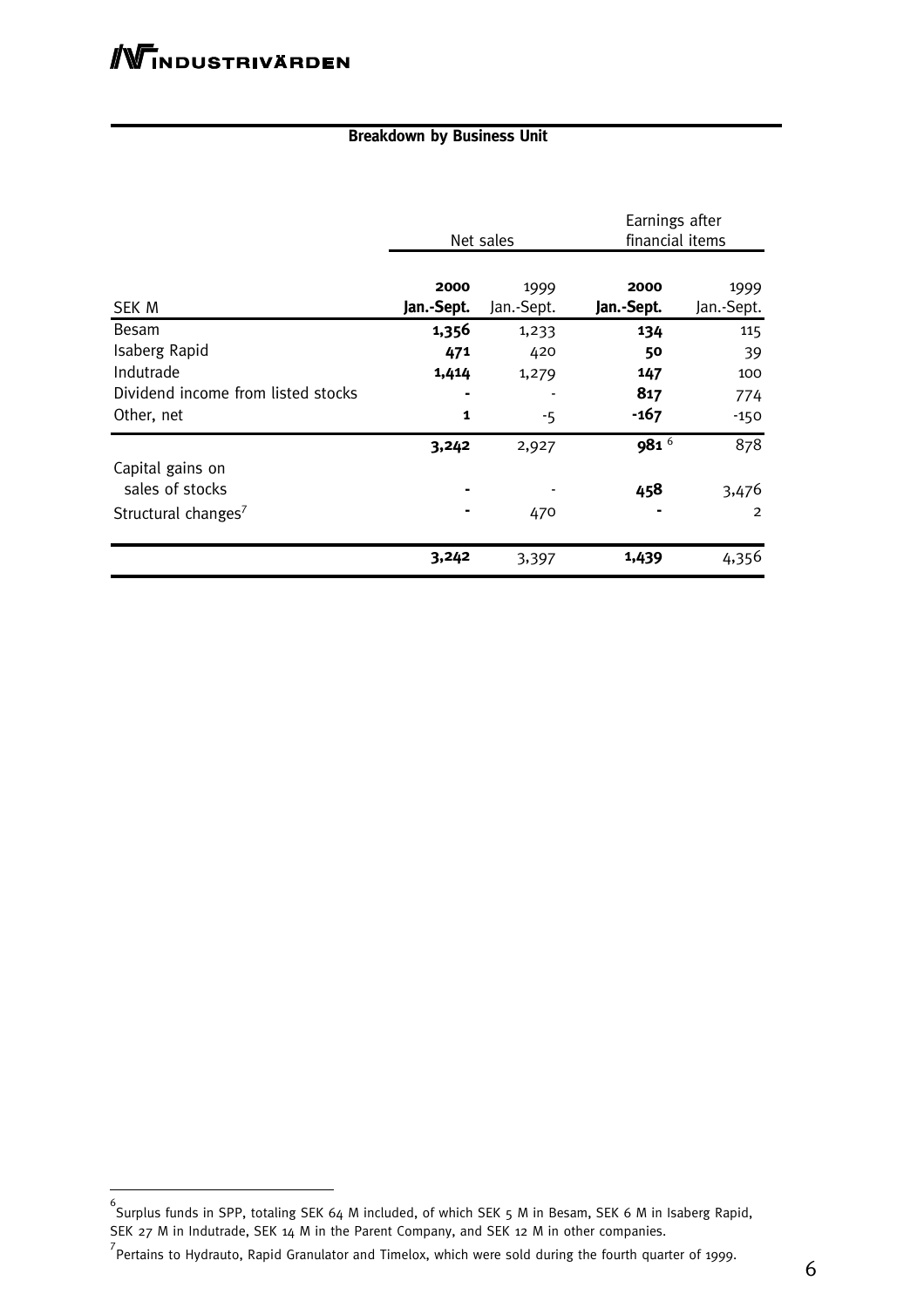## **Industrivärden Consolidated Balance Sheet**

| <b>SEK M</b>                                | Sept. 30<br>2000 | Sept. 30<br>1999 | Dec. 31<br><u>1999</u> |
|---------------------------------------------|------------------|------------------|------------------------|
| Intangible assets                           | 85               | 92               | 95                     |
| Tangible assets                             | 570              | 683              | 570                    |
| Shares and participations                   | 18,069           | 13,549           | 14,477                 |
| Other financial assets                      | 321              | 1,644            | 1,318                  |
| Inventories                                 | 751              | 755              | 649                    |
| Accounts receivable, trade                  | 872              | 869              | 811                    |
| Other current receivables                   | 133              | 148              | 145                    |
| Liquid assets                               | 583              | 1,628            | 1,153                  |
| <b>Total assets</b>                         | 21,384           | 19,368           | 19,218                 |
| Shareholders' equity                        | 13,601           | 13,329           | 13,525                 |
| CPN loans                                   | 447              | 448              | 448                    |
| Provisions                                  | 303              | 333              | 305                    |
| Long-term liabilities, interest-bearing     | 3,149            | 1,123            | 1,051                  |
| Current liabilities, noninterest-bearing    | 1,077            | 972              | 1,015                  |
| Current liabilities, interest-bearing       | 2,807            | 3,163            | 2,874                  |
| Total shareholders' equity and liabilities  | 21,384           | 19,368           | 19,218                 |
| Visible equity ratio, percent               | 66               | 72               | 73                     |
| Adjusted equity ratio, percent <sup>8</sup> | 89               | 87               | 91                     |

| Change in Shareholders' Equity     | Capital<br>stock | Restricted<br>reserves | Unrestricted<br>shareholders' | Total share-<br>holders' |
|------------------------------------|------------------|------------------------|-------------------------------|--------------------------|
| <b>SEK M</b>                       |                  |                        | equity                        | equity                   |
| December 31, 1999                  | 859              | 927                    | 11,739                        | 13,525                   |
| Dividends to shareholders          |                  |                        | $-1,065$                      | $-1,065$                 |
| Conversion of CPNs                 | O                | 1                      |                               | $\mathbf{1}$             |
| Transfers between unrestricted and |                  |                        |                               |                          |
| restricted shareholders' equity    |                  | $-1$                   | 1                             | $\Omega$                 |
| <b>Translation differences</b>     |                  |                        | 10                            | 11                       |
| Net earnings for the period        |                  |                        | 1,129                         | 1,129                    |
| September 30, 2000                 | 859              | 928                    | 11,814                        | 13,601                   |

<sup>&</sup>lt;sub>8</sub><br>Surplus values in listed stocks included.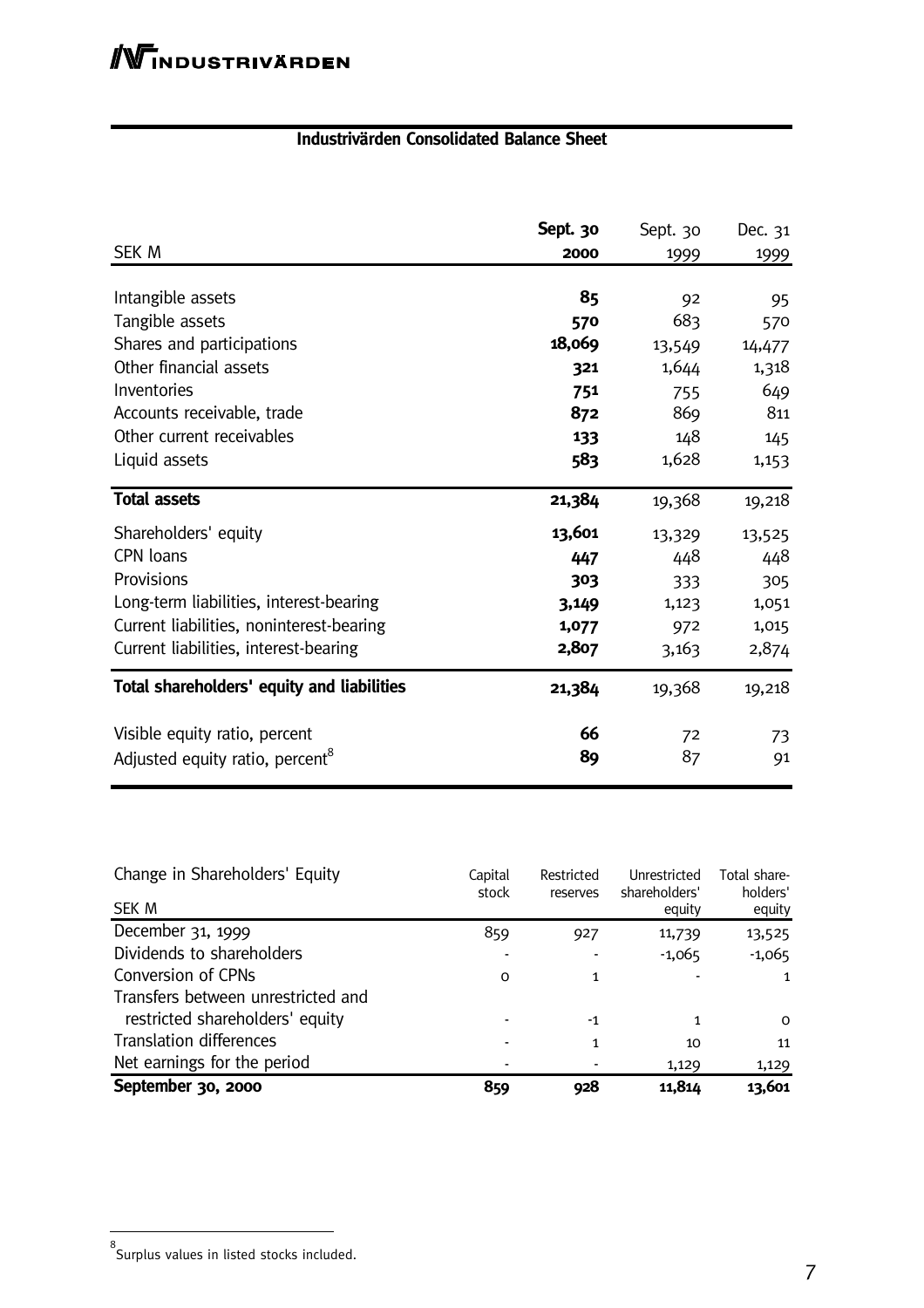#### **Industrivärden Consolidated Statement of Cash Flows**

|                                                        |         |           | 2000       | 1999       | 1999      |
|--------------------------------------------------------|---------|-----------|------------|------------|-----------|
| <b>SEK M</b>                                           |         |           | Jan.-Sept. | Jan.-Sept. | Jan.-Dec. |
| <b>OPERATING ACTIVITIES</b>                            |         |           |            |            |           |
| Earnings after financial items                         |         |           | 1,439      | 4,356      | 4,603     |
| Adjustment of items not included in cash flows:        |         |           |            |            |           |
| Depreciation                                           |         |           | 95         | 111        | 125       |
| Result of sales of listed stocks                       |         |           | -454       | $-3,476$   | $-3,535$  |
| Result of sales of other stocks                        |         |           | -4         |            | $-100$    |
| Reversal of other items not affecting cash flows       |         |           | -6         | 16         | 4         |
| Taxes paid                                             |         |           | $-168$     | $-129$     | $-140$    |
| Cash flow from operating activities                    |         |           |            |            |           |
| before changes in working capital                      |         |           | 902        | 878        | 957       |
| Cash flow from changes in working capital              |         |           | $-135$     | -61        | 89        |
| Net cash flow from operating activities                |         |           | 767        | 817        | 1,046     |
|                                                        |         |           |            |            |           |
| <b>INVESTING ACTIVITIES</b>                            |         |           |            |            |           |
| Purchases of listed stocks                             |         |           | $-3,897$   | $-2,685$   | $-3,731$  |
| Sales of listed stocks                                 |         |           | 878        | 4,975      | 5,168     |
| Net purchase/sale of other stocks                      |         |           | $-214$     | $-20$      | -40       |
| Net purchase/sale of subsidiaries                      |         |           |            |            | 197       |
| Net purchase/sale of long-term fixed-income securities |         |           | 1,059      | $-1,563$   | $-1,260$  |
| Net purchase/sale of other fixed assets                |         |           | 36         | $-70$      | -48       |
| Net cash flow from investing activities                |         |           | $-2,156$   | 637        | 286       |
|                                                        |         |           |            |            |           |
| <b>FINANCING ACTIVITIES</b>                            |         |           |            |            |           |
| Loans raised and amortization of debt                  |         |           | 2,031      | $-142$     | $-493$    |
| Dividends and CPN interest paid out                    |         |           | -1,204     | $-874$     | -874      |
| Net cash flow from financing activities                |         |           | 827        | $-1,016$   | $-1,367$  |
| Net cash flow for the period                           |         |           | $-562$     | 438        | -35       |
| Liquid assets at beginning of the year                 |         |           | 1,153      | 1,200      | 1,200     |
| Exchange rate differences in liquid assets             |         |           | -8         | $-10$      | $-12$     |
| Liquid assets at end of the period                     |         |           | 583        | 1,628      | 1,153     |
|                                                        |         |           |            |            |           |
|                                                        | Dec. 31 |           | Change in  | Other      | Sept. 30  |
| Change in Interest-Bearing Net Debt                    | 1999    | Cash flow | loans      | changes    | 2000      |
| Liquid assets                                          | 1,153   | $-562$    |            | -8         | 583       |
| Long-term fixed-income securities                      | 1,260   |           |            | $-1,059$   | 201       |
| Long-term interest-bearing liabilities                 | 1,051   |           | 2,098      |            | 3,149     |
| Current interest-bearing liabilities                   | 2,874   |           | $-67$      |            | 2,807     |
| Interest-bearing pension provisions                    | 158     |           |            | 5          | 163       |

Net interest-bearing debt 1,670 562 2,031 1,072 **5,335**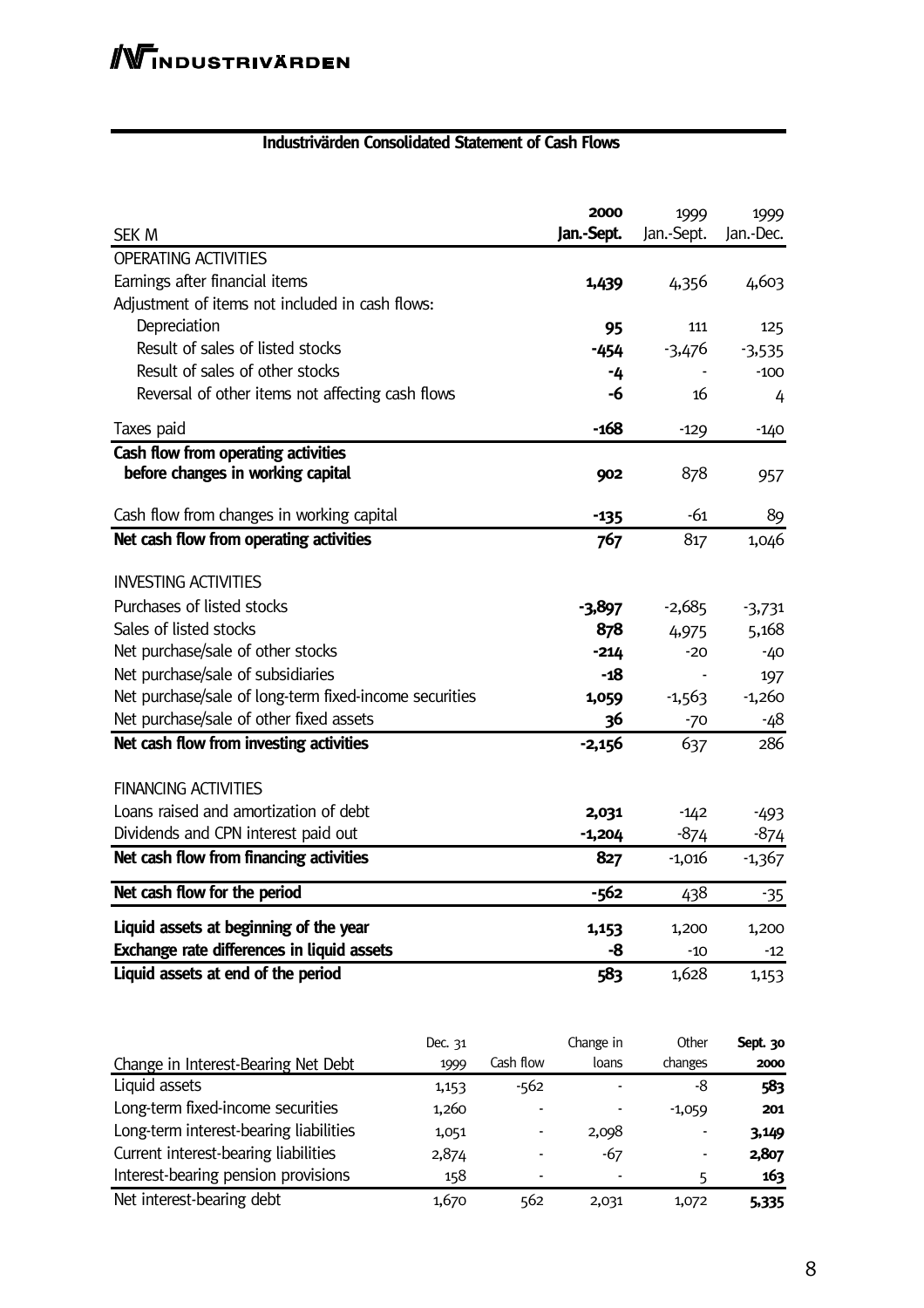|                                                                                                            |             |        | Market value   |                   |  |
|------------------------------------------------------------------------------------------------------------|-------------|--------|----------------|-------------------|--|
|                                                                                                            |             |        | SEK per share  | Percent of        |  |
|                                                                                                            | Number      | SEK M  | and CPN        | portfolio's value |  |
| Ericsson                                                                                                   | 186,000,000 | 27,714 | 145            | 46                |  |
| Skandia                                                                                                    | 45,821,700  | 8,752  | 46             | 14                |  |
| Handelsbanken                                                                                              | 50,000,000  | 7,750  | 40             | 13                |  |
| Sandvik                                                                                                    | 23,000,000  | 4,451  | 23             | $\overline{7}$    |  |
| <b>SCA</b>                                                                                                 | 20,087,532  | 3,405  | 18             | 6                 |  |
| Skanska                                                                                                    | 8,075,689   | 2,669  | 14             | 4                 |  |
| Pfizer Inc.                                                                                                | 3,000,000   | 1,296  | $\overline{7}$ | $\overline{2}$    |  |
| Lundbeck A/S                                                                                               | 2,100,000   | 1,176  | 6              | $\overline{2}$    |  |
| <b>SSAB</b>                                                                                                | 12,065,600  | 923    | 5              | $\overline{2}$    |  |
| Pharmacia Corp.                                                                                            | 1,300,000   | 757    | 4              | $\mathbf{1}$      |  |
| Scania                                                                                                     | 3,000,000   | 696    | 3              | $\mathbf{1}$      |  |
| Other ( <sek 300="" m)<="" td=""><td></td><td>1,116</td><td>6</td><td><math>\overline{2}</math></td></sek> |             | 1,116  | 6              | $\overline{2}$    |  |
| <b>Total</b>                                                                                               |             | 60,705 | 317            | 100               |  |

## **Portfolio of Listed Stocks as per September 30, 2000**

No stocks were out on loan as per September 30.